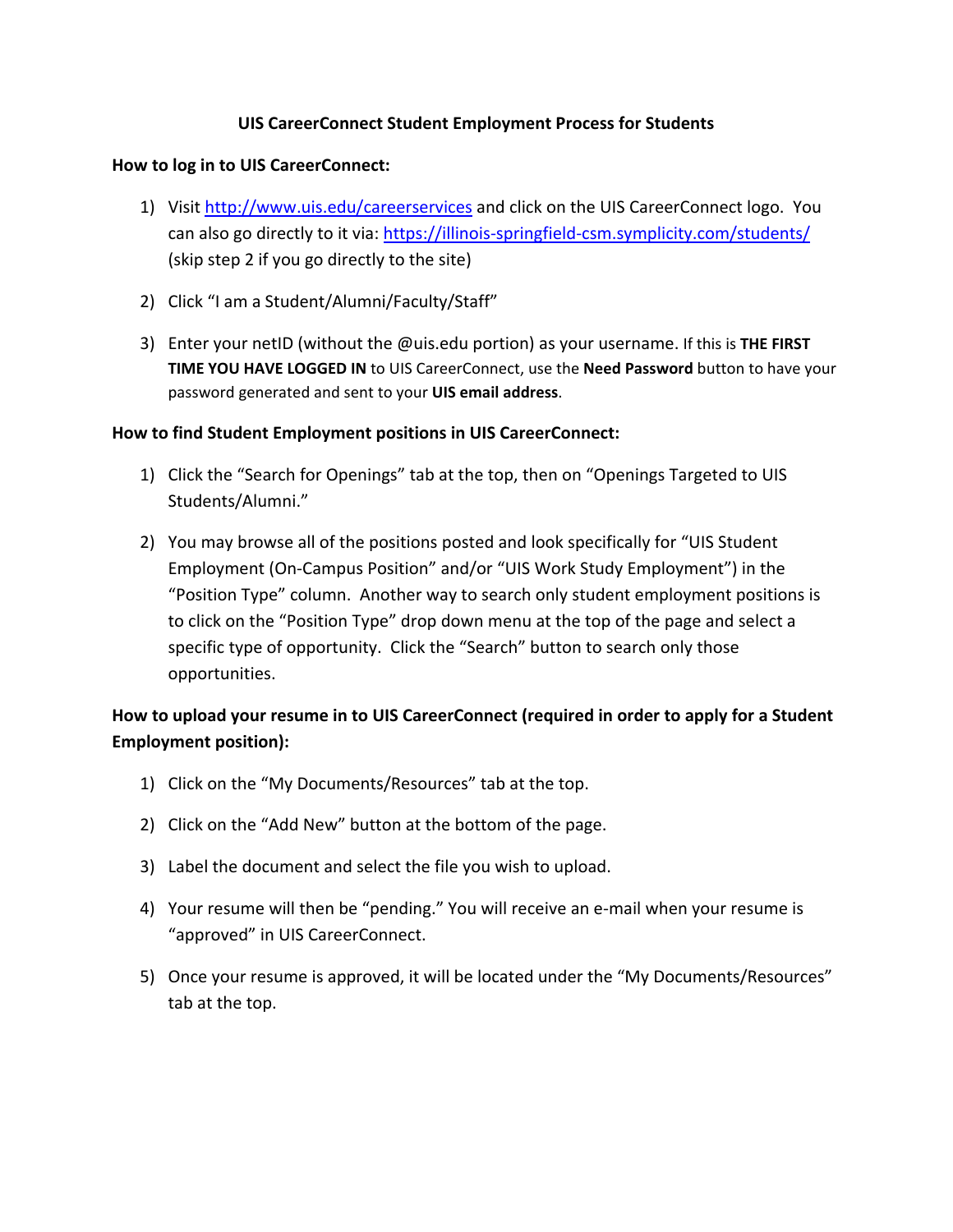### **How to apply for a Student Employment position in UIS CareerConnect:**

- 1) In order to apply for a position, you must first have an approved resume in UIS CareerConnect (see "How to upload your resume in to UIS CareerConnect).
- 2) Click on the job title of a position you are interested in (see "How to find Student Employment positions in UIS CareerConnect).
- 3) On the right hand side of the page, you will see the "Application Status" section. Select which resume you wish to apply for the position with using the drop down menu or click the "Add New" button to add a new resume.
- 4) When you have your resume selected, click the "Submit" button to submit your application for the position.

### **How to check your application status in UIS CareerConnect:**

1) Once logged in to UIS CareerConnect, if you have been selected to interview, you will see the "Alerts" section at the bottom of the home page. IMPORTANT: check UIS CareerConnect often to see if you have any alerts. If your application is still pending, are an alternate for an interview, or have not been selected for an interview, no alerts will be present on your home page.